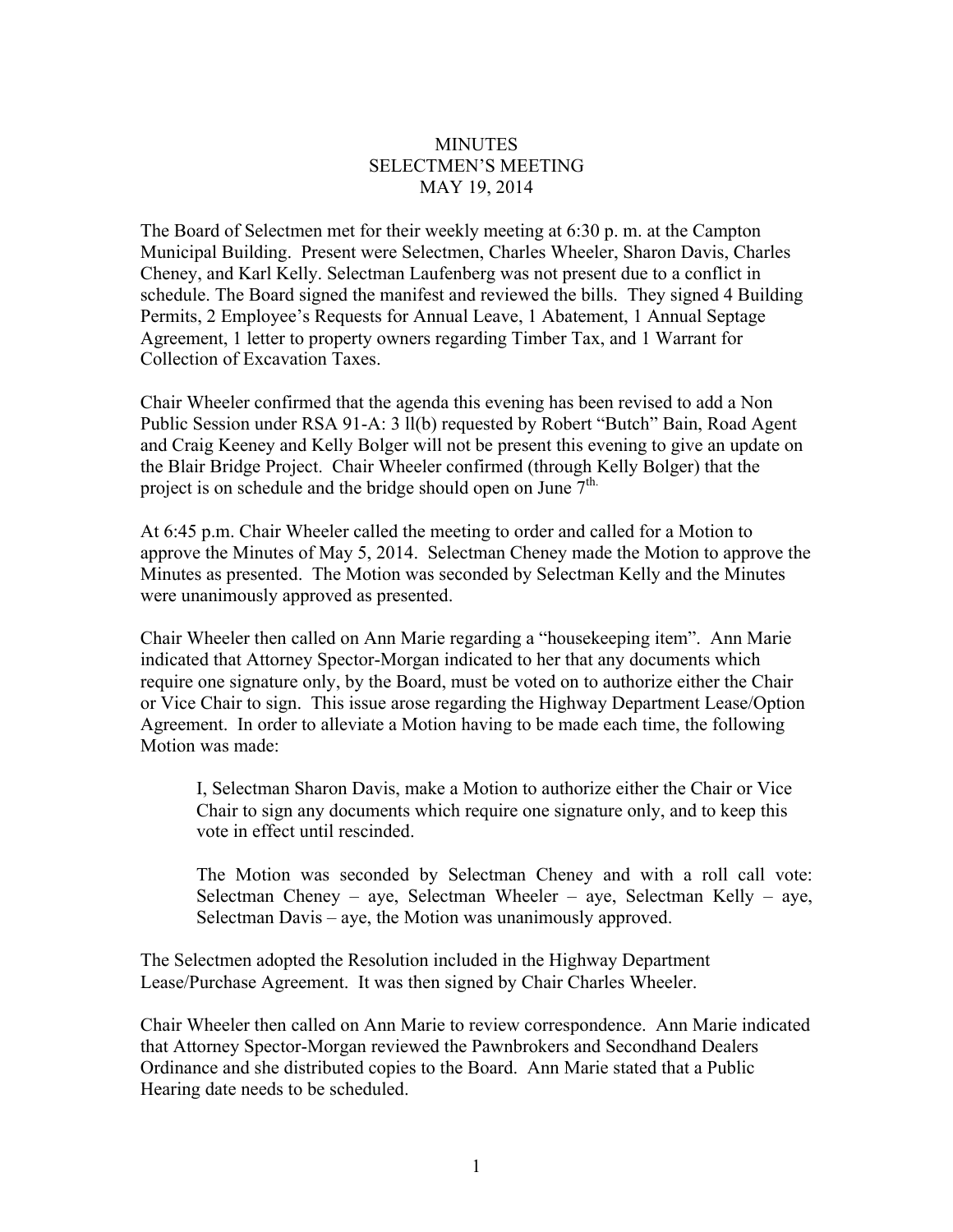Ann Marie indicated that Inspector Schofield of the NH Department of Labor visited the Selectmen's Office and Ann Marie presented the Safety Manual to her for review, which is approved and signed off on. Inspector Schofield also visited the Town Clerk/Tax Collector's Office and noted the outlets were installed and she signed off on the Town Clerk/Tax Collector's Office.

Ann Marie indicated that a letter was received from Corey Smith, Manager, Waterville Estates Village District (WEVD), which Ann Marie read to the Board. WEVD has approached the NH Department of Transportation regarding erecting a sign on New Hampshire Route 175. Corey explained that the State was receptive; however, insisted that the permit needed to be in the name of the Town of Campton. With this being said, WEVD is asking for the Town's assistance. Corey explained in his letter that the WEVD will "insulate the Town from all costs or responsibilities with respect to the sign, in writing". If the Board agrees to assist the WEVD, the District will present a proposed agreement which binds the District to its obligations. After discussion, the Board unanimously agreed to assist WEVD and when the proposed agreement is received, Ann Marie will present it to Attorney Spector-Morgan for review.

A letter was received from Consulting Engineers (CLD) who will be conducting a broad evaluation and study of the Campton Dam and downstream area of the Mad River. It was indicated that personnel from CLD may be approaching property owners on the river; however, their identity will be clearly displayed for property owners to identify.

A letter was received by "A long time Campton Resident" as a concerned abutter and in opposition to the expansion of a quarry operation and proposed crusher operation presented by Mark Johnston to the Planning Board. Ann Marie indicated that the Planning Board acknowledged that this operation is completely allowable within the zone and the Planning Board is addressing this issue.

Ann Marie stated that North Country Environment Services has sent a letter indicating the Pemi-Baker Solid Waste District Annual Rate Adjustment is as follows: \$60.64 per ton for MSW; \$62.67 per ton for C  $\&C$  and \$30.45 per cubic vard for bulky waste. This represents a 1.485% increase.

Ann Marie informed the Board that Kevin McGuire, Manager of the Campton/Thornton Transfer Station came in to the office and reported an incident of waste being disposed of by a resident which required a fee being paid by the owner; however, the owner did not pay. Ann Marie spoke with Tammie Beaulieu, Thornton Town Administrator who indicated that the Thornton Board would like all Towns to be notified when any incidents occurs at the Transfer Station. After discussion, the Board recommended to the Town of Thornton that a letter be forwarded to the violator informing them of the rules and fee to be paid, together with addressing the consequences of any further violations. The consequence being, no access to the Transfer Station for a specific time frame.

Ann Marie stated that she had an opportunity to meet with other Town Administrators for lunch recently and Walter Johnston, Town Administrator from Holderness, inquired if